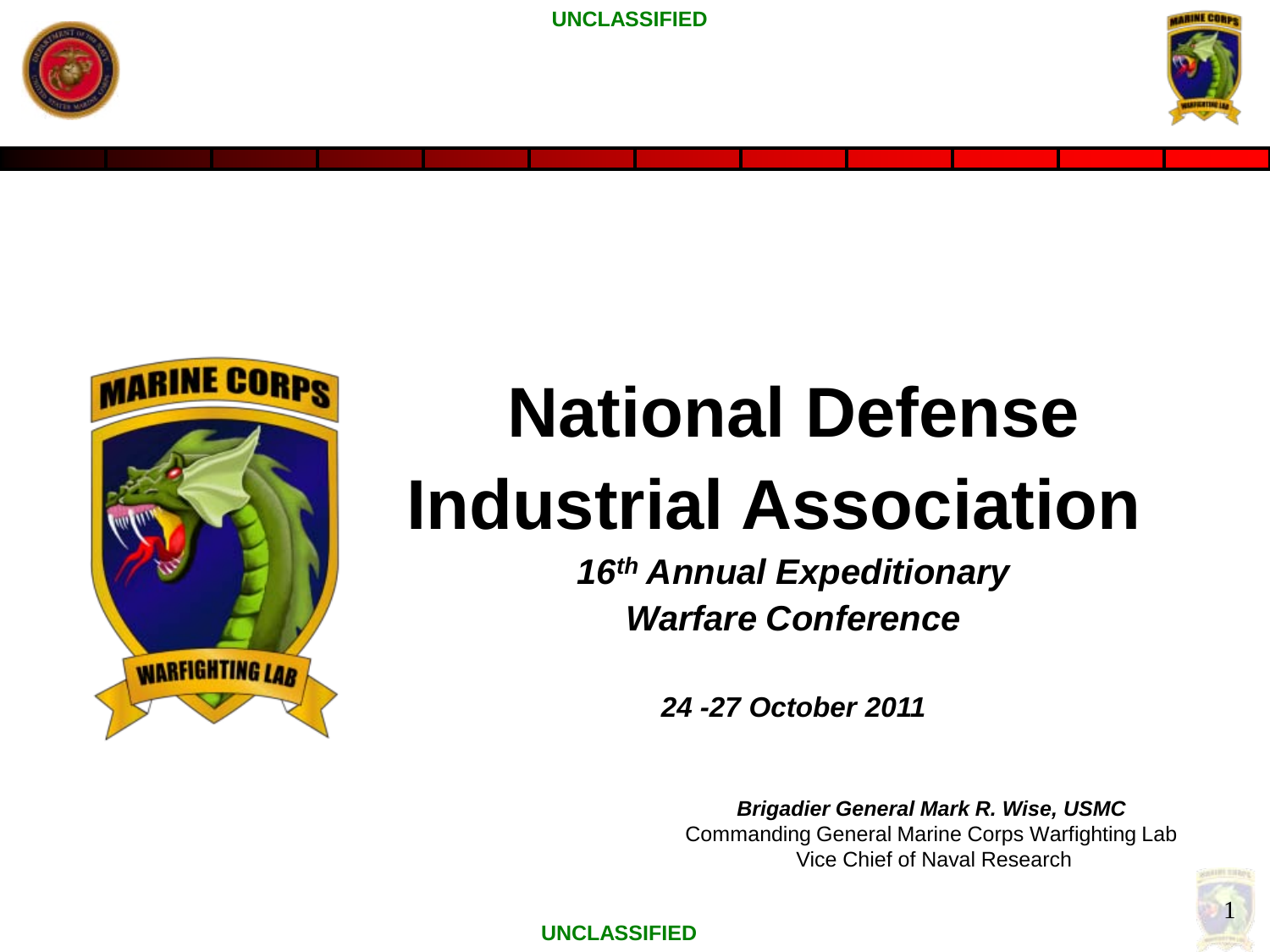

### **Marine Corps Warfighting Laboratory (MCWL)**





### A Balance Between "Thoughts and Things"

**MCWL Mission**

**Conduct concept based experimentation and wargaming to develop and evaluate tactics, techniques, procedures and technologies in order to support the warfighter by enhancing current and future warfighting capabilities, and serves as executive agent for Counter IED, Science and Technology and Joint Concept Development and Experimentation.**

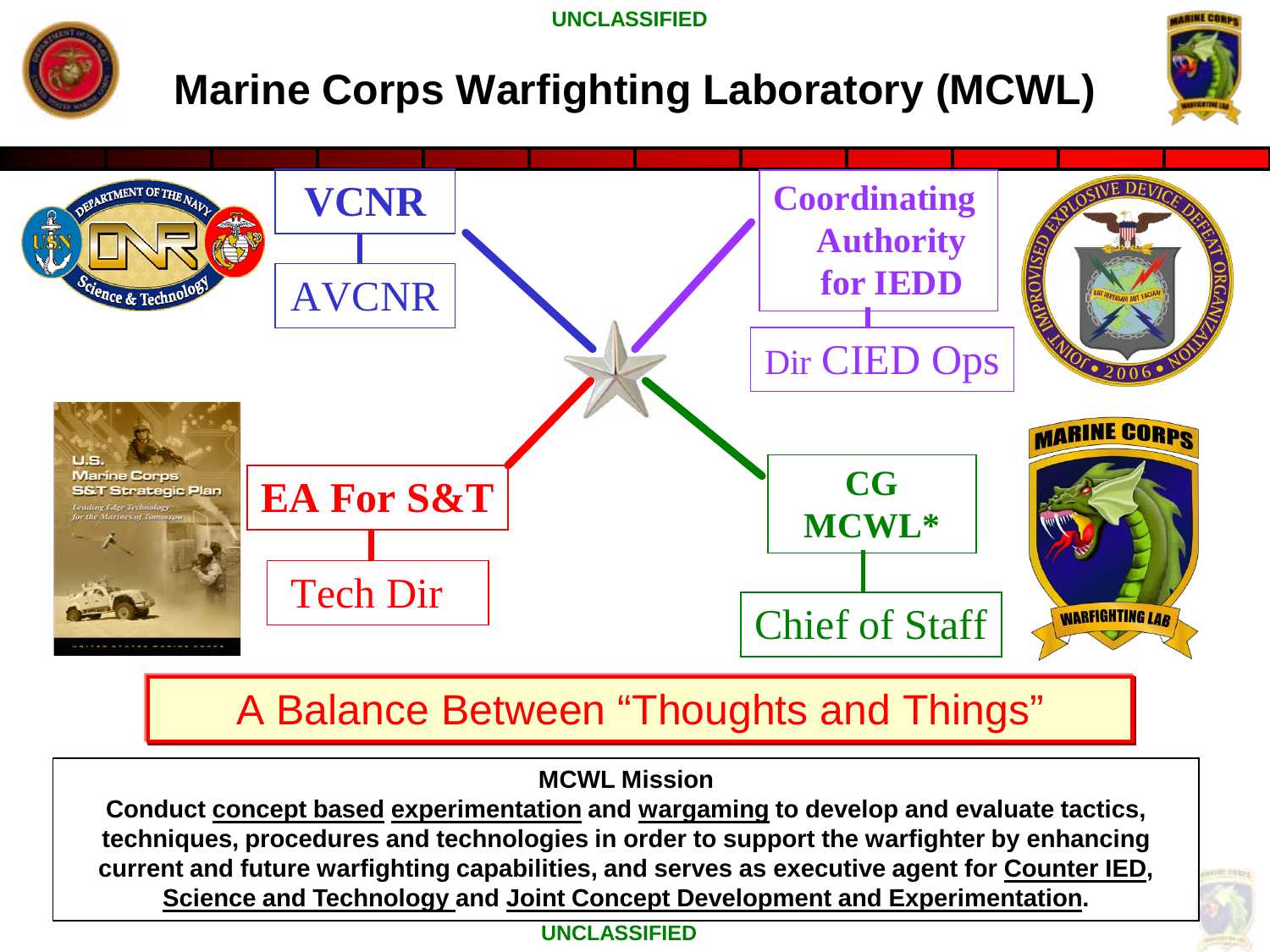

## **Where are we?**



- **Today's Fight**
	- **Armored Medium Tactical Vehicle Replacement (7-ton truck)**
	- **MRAPs**
	- **Forward Operating Bases (FOBs)**
- Heavy→Required to meet today's challenges, in today's **theater**





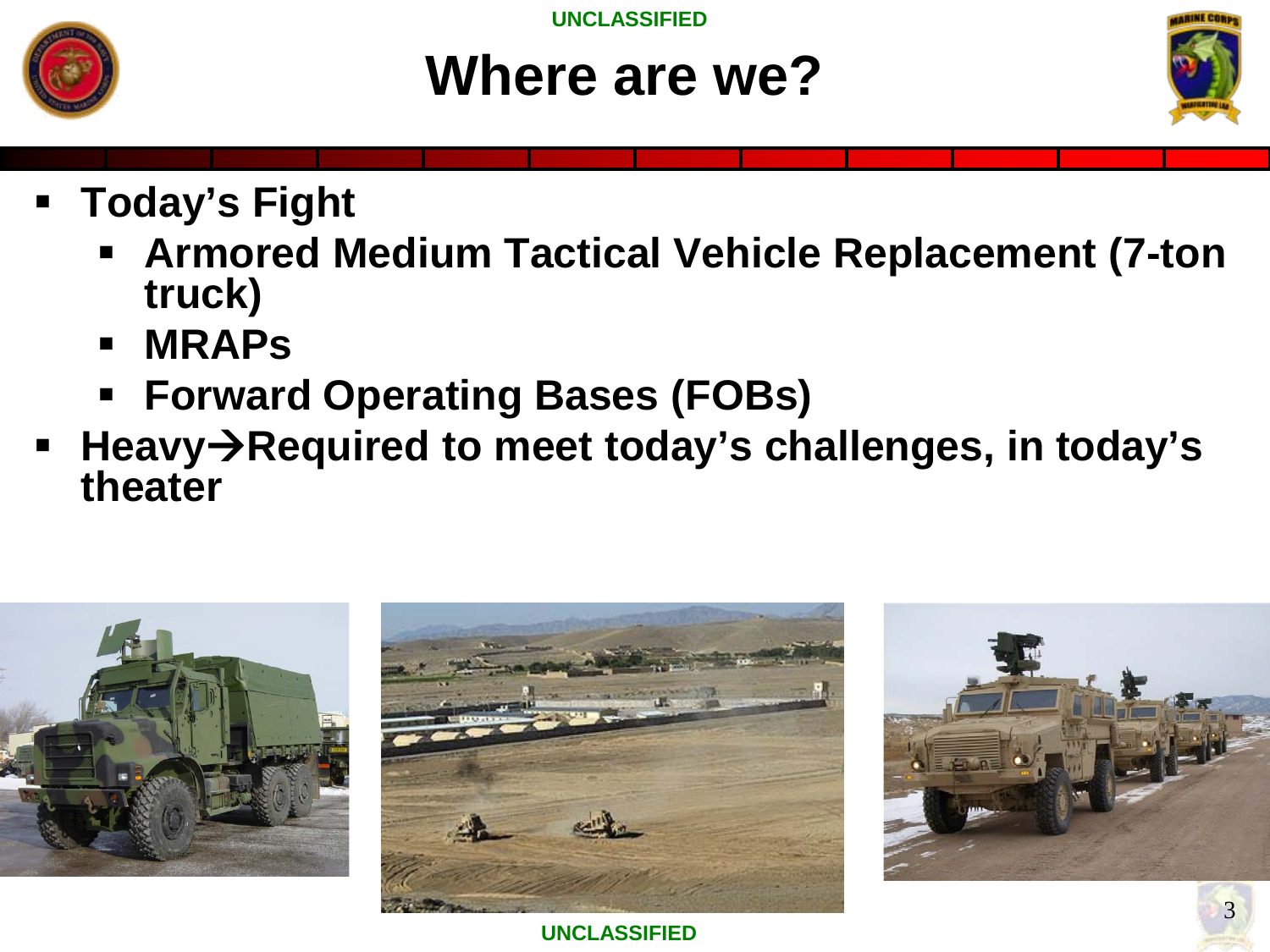

### **Where do we need to be?**



 **We will respond to today's crisis, with today's force …TODAY!**



 **The Lab's job is to focus on tomorrow so we can effectively apply that mindset to tomorrow's threat, in a world "where Microsoft coexists with machetes, and stealth is met by suicide bombers"---SecDef Gates**

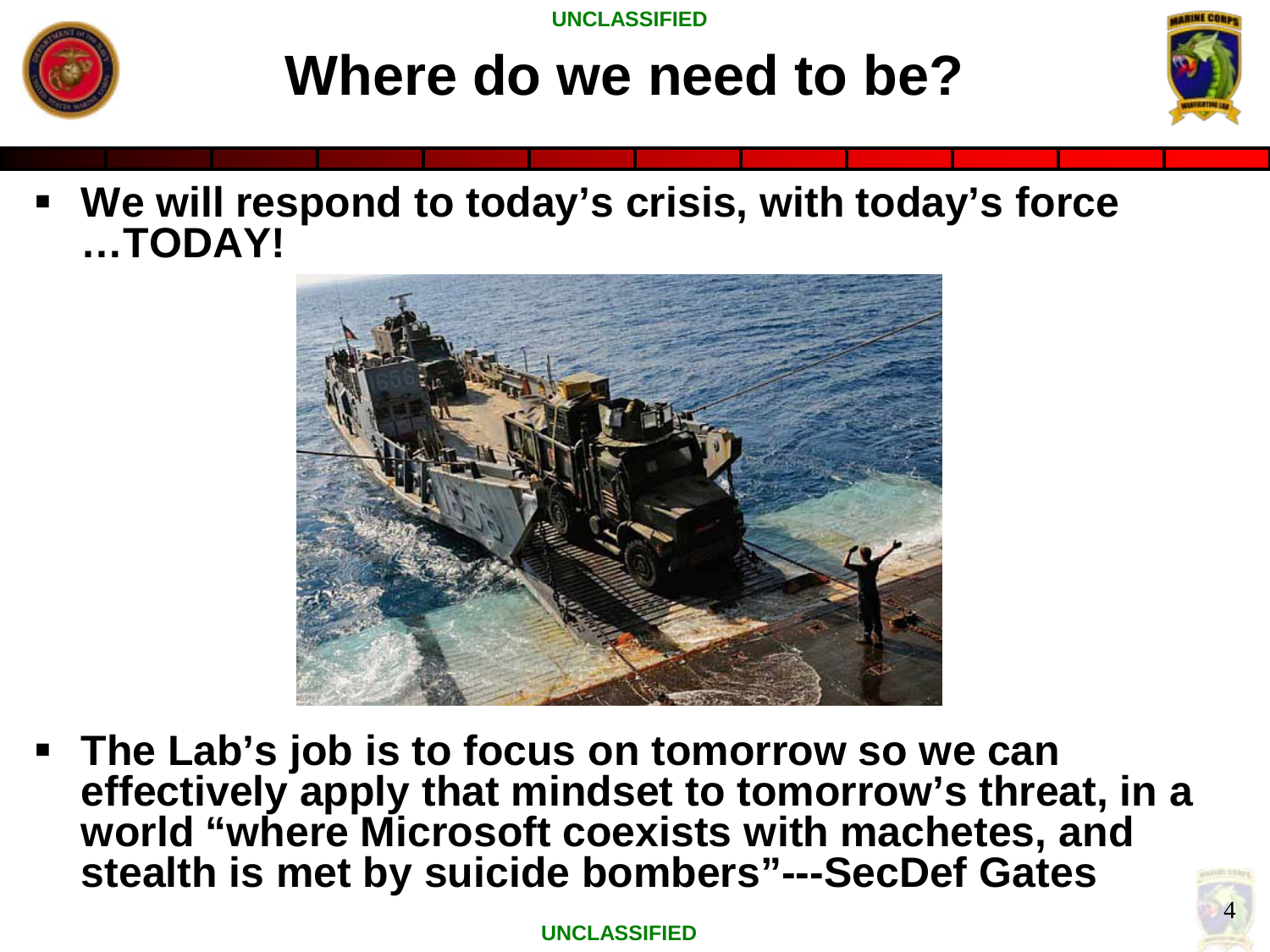![](_page_4_Picture_0.jpeg)

**SANT'S PLANNINGS CERR** 

2010

**UNCLASSIFIED**

# **Where Are We Going?**

![](_page_4_Picture_3.jpeg)

### **Experimentation + (S&T) for the Future Middle Weight Force**

- **Provide the best trained and equipped Marine units to Afghanistan**
- **Rebalance and posture the Corps for the future and aggressively experiment with and implement new capabilities and organizations**
- **Better educate and train Marines to succeed in distributed operations and increasingly complex environments**
- **Keep faith with our Marines, our Sailors and our families**

![](_page_4_Picture_9.jpeg)

 *"A middleweight force, -- light enough to get there quickly, but heavy enough to carry the day upon arrival, and capable of operating independent of local infrastructure."*

 *"We will rebalance our Corps, posture it for the future and aggressively experiment with and implement new capabilities and organizations."*

 *"We will better educate and train our Marines to succeed in distributed operations and increasingly complex environments."*

*"A Marine Corps that is a multi-capable, combined arms force, comfortable operating at the high and low ends of the threat spectrum, or in the shaded areas where they overlap."* 

**UNCLASSIFIED** *"Leverage the significant advantages that amphibious forces provide a maritime power"*

![](_page_4_Picture_15.jpeg)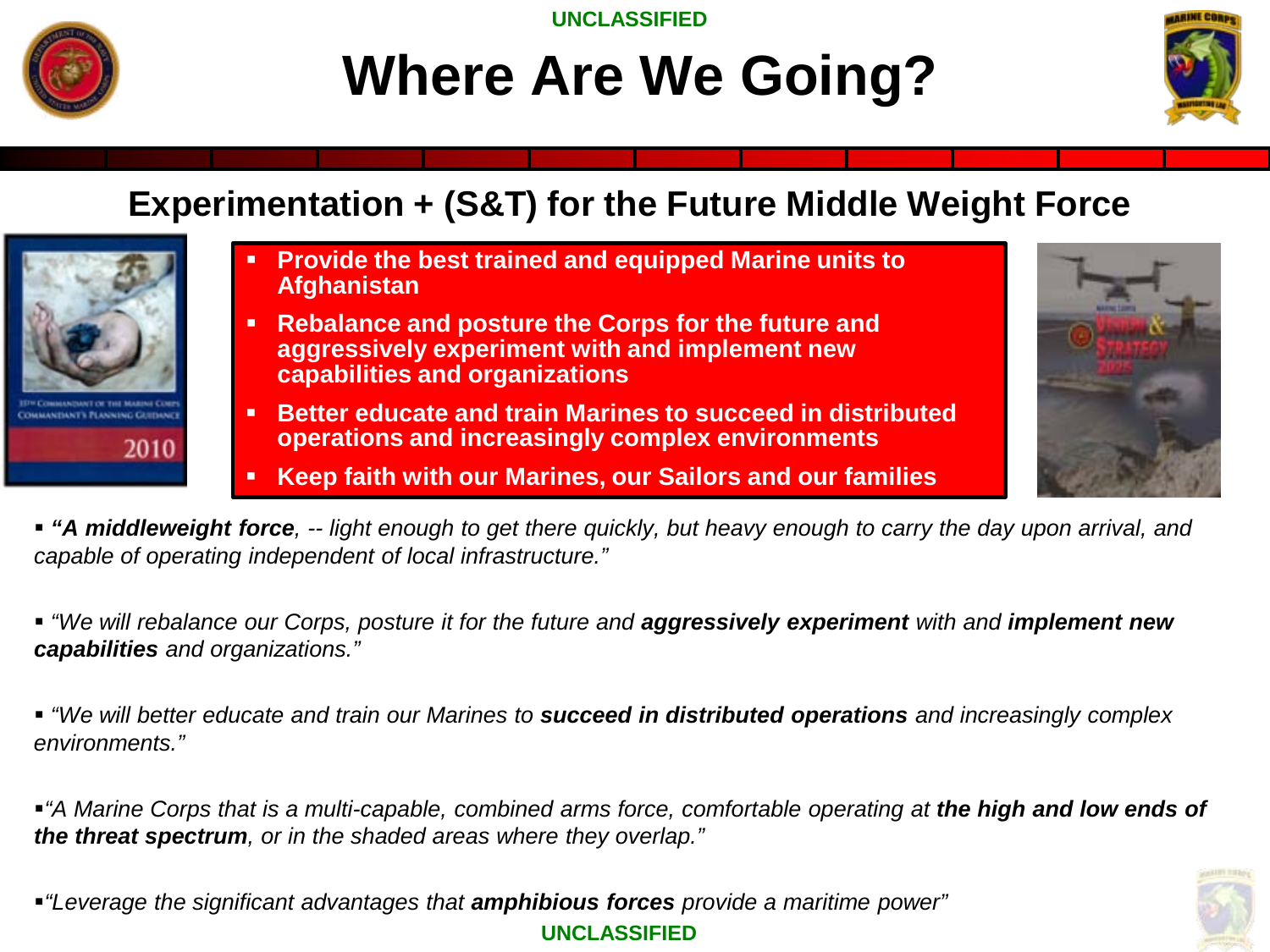![](_page_5_Picture_0.jpeg)

# **Experiment Campaign Plan**

![](_page_5_Picture_3.jpeg)

![](_page_5_Figure_4.jpeg)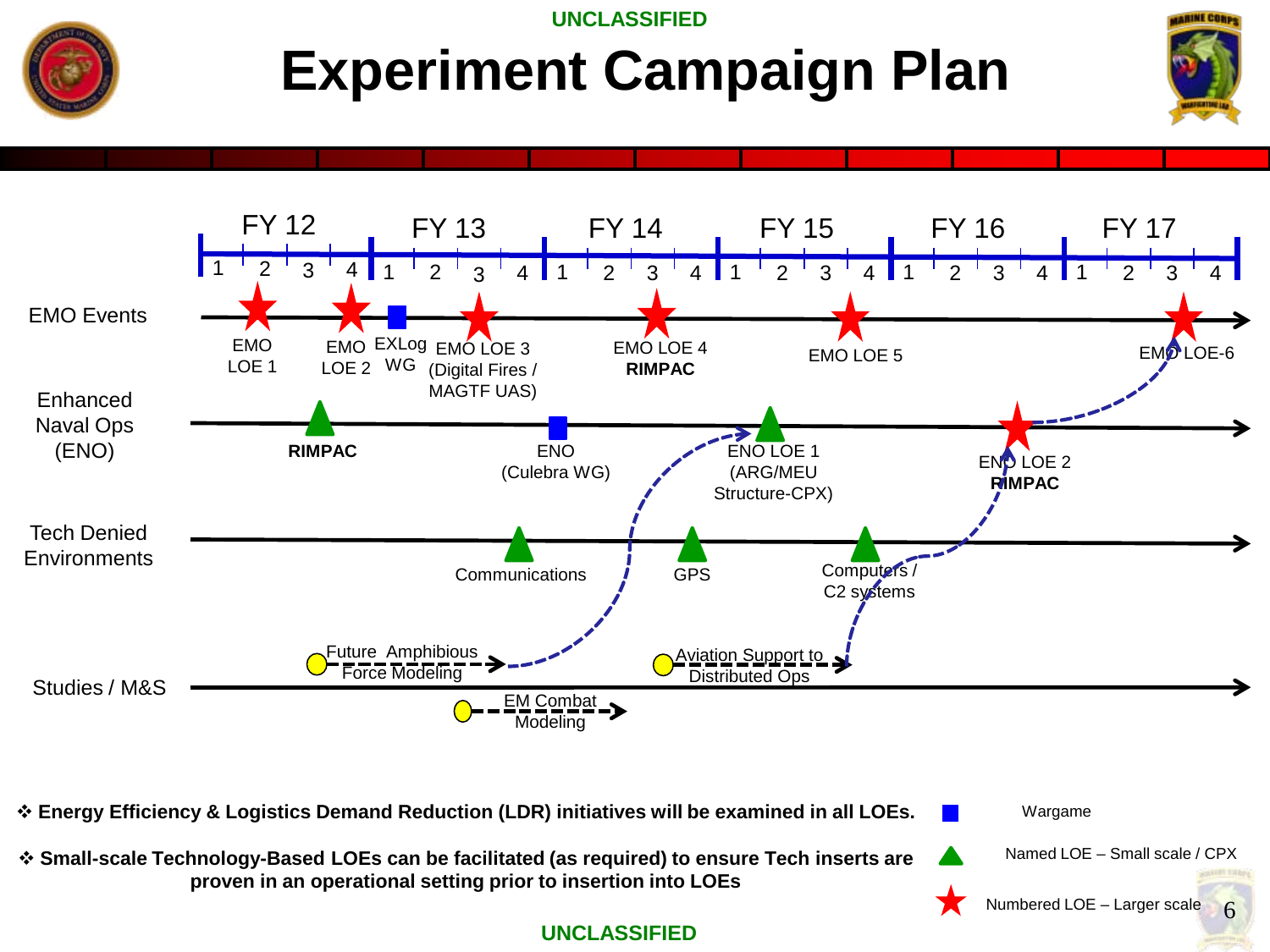![](_page_6_Picture_1.jpeg)

# **EMO LOE 1 Overview**

![](_page_6_Picture_3.jpeg)

7

**Who:** 2nd MEB and 2nd Fleet ICW Exercise Bold Alligator 2012.

**What:** Live force experiment with 24<sup>th</sup> MEU tied to the MEU CERTEX

**When:** 28 Jan 2012 – 12 Feb 2012

**Where :** Fort Pickett Virginia with C2 sea-based from IWO ARG.

**Why:** Test C2 and sustainment enhancements, and examine seabased operating parameters.

![](_page_6_Picture_9.jpeg)

| ebruary 2012         |               |                               |              |          |               |                                   |
|----------------------|---------------|-------------------------------|--------------|----------|---------------|-----------------------------------|
| Sunday               | <b>Monday</b> | Tuesday                       | Wednesday    | Thursday | Fridav        | <b>Saturday</b>                   |
| $D - Day$<br>$X - 2$ | X - 1         | <b>Insertion</b><br>$X - Day$ | 8<br>$X + 1$ | $X + 2$  | 10<br>$X + 3$ | 11<br><b>Live Fire</b><br>$X + 4$ |
|                      |               |                               | EMO LOE 1    |          |               |                                   |
|                      |               |                               |              |          |               |                                   |

### **Experiment Objectives**

- **1. Examine MAGTF ability to command and control at extended range.**
- **2. Examine MAGTF command and control organizations' (LFOC/SACC/TACC/TACLOG) ability to do their job now –** *and in the future*
- **3. Examine MAGTF/SOF integration**
- **4. Examine MAGTF ability to sustain ground forces conducting kinetic operations at extended ranges.** *Incl T-AKE participation.*
- **5. Examine fire support issues related to extended range, sea-based operations, digital interoperability.**
- **6. Assess experimental C4ISR enablers.**
- **7. Employ/assess energy efficiencies for a dismounted infantry force.**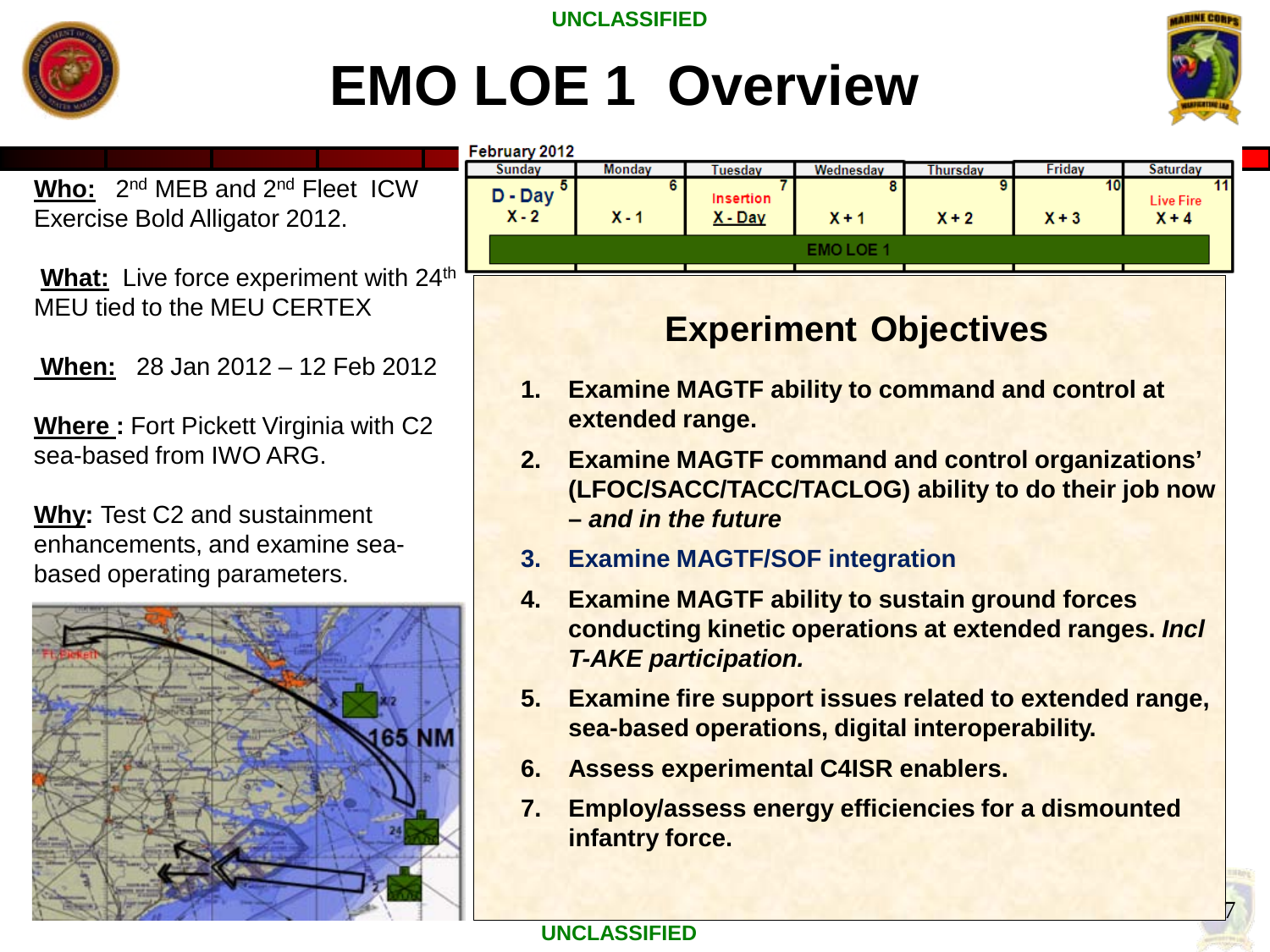![](_page_7_Picture_1.jpeg)

# **Logistics Demand Reduction**

![](_page_7_Picture_3.jpeg)

![](_page_7_Picture_4.jpeg)

**SLMCO 5.0 Small Unit Water Purifier Production: 1,000 Gallons / Day Weight: 60 lbs Set up Time: 4 min / 1 Marine Power: NATO Slave 24VDC, (300 watt)**

> **Distributed Tactical Communications System (DTCS)**

**Range: 300 miles (90%) 700 miles (30%) Weight: 1.5 lbs Power Source: BA123 (4) Wave Form: Netted Iridium Distribution: MEB / MEU / BLT / Comp / Plat / Squad Notes: OTH / OTM / BLOS. Provides PLI**

![](_page_7_Picture_8.jpeg)

**Squad Digital Device (Smart Phone Caps)**  - **View PLI / File Transfer** - **Wireless to TRW** - **Cable to DTCS**

**San Province** 

![](_page_7_Picture_10.jpeg)

**GUSS (Optionally Autonomous ITV)**

• **Lighten the Load**  • **Tactical Logistics Distribution Example 2 Distribution**<br>• **Unmanned Convoy Vehicles** 

#### **Trellisware Radio (TWR)**

*<u>ALL SERVICES</u>* 

**Range: Network / Link Dependent Weight: 1.5 Power Source: MBTR Recharge / CR 123 (12) Wave Form: MANET / VHF (PT) / UHF (PT) Distribution: Comp / Plat / Squad / Team Notes: Provides PLI**

**Demand signals...** 

**SPACES Battery Charger**

- **Internally Transportable in MV-22 / CH-53** - **KU SAT** - **Wireless Interface** - **NIPR LAN (Email – File Transfer)** - **Intranet w / Ship** - **DTCS / TWR (Amp)** - **UHF / VHF / HF** - **3 Workstations / 6 Tablets**

![](_page_7_Picture_19.jpeg)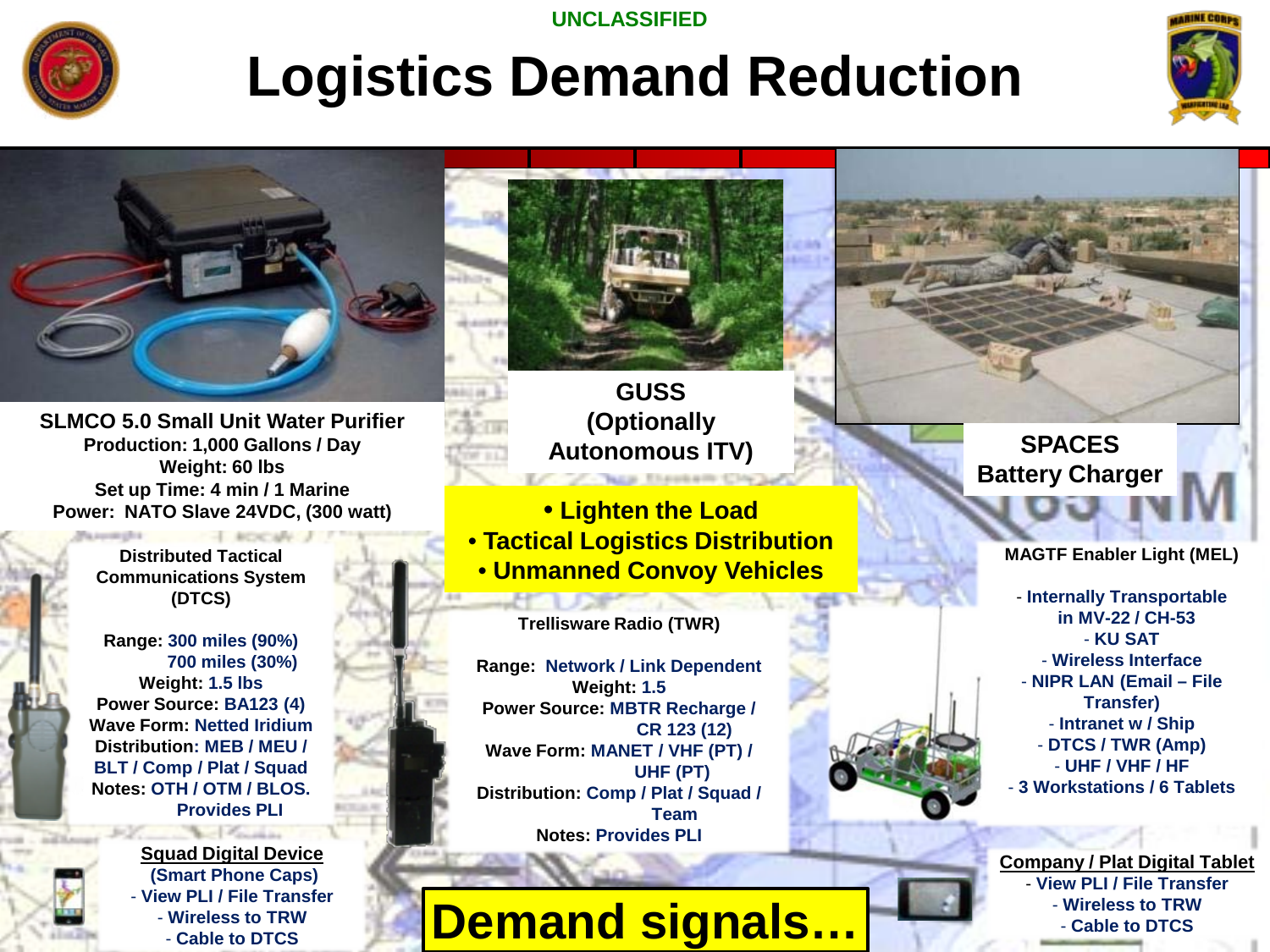![](_page_8_Picture_0.jpeg)

# **Group 1 UAS Aerial Relay**

![](_page_8_Picture_3.jpeg)

9

- **DARPA Enhanced Endurance UAS**
	- **Propane Fuel Cell**
		- **~6 hours**
- Lockheed Martin Stalker (or AV Pum
	- EO/ISR
	- HD
	- *Focus on Tactical Relay*

![](_page_8_Picture_11.jpeg)

![](_page_8_Picture_12.jpeg)

![](_page_8_Picture_13.jpeg)

### **Scan Eagle** in LOEs in FY12; **Stalker** in FY 12-15?

![](_page_8_Picture_15.jpeg)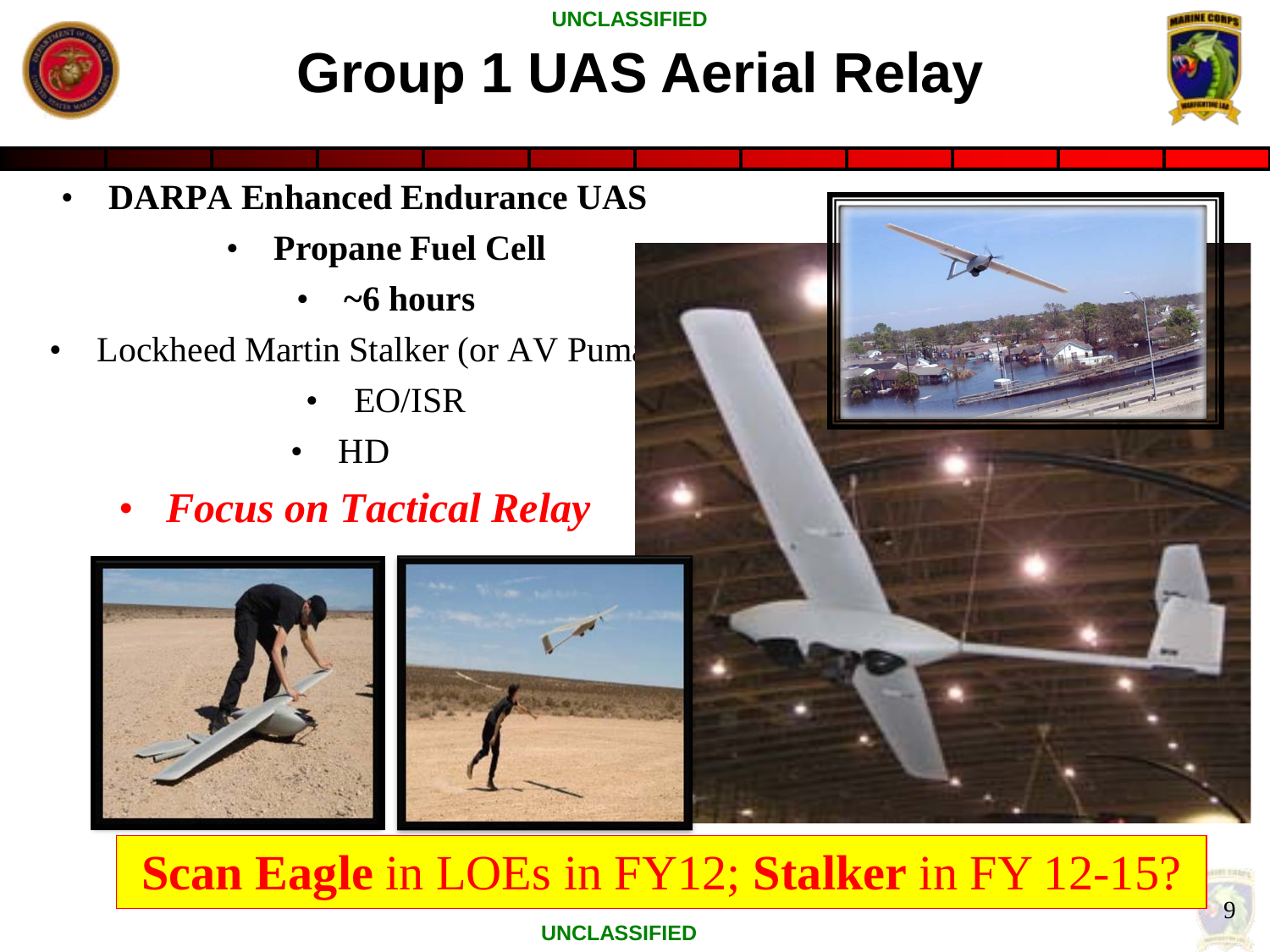![](_page_9_Picture_0.jpeg)

### **UNCLASSIFIED Unmanned Systems Enabling Battlefield Functions**

![](_page_9_Picture_2.jpeg)

![](_page_9_Picture_3.jpeg)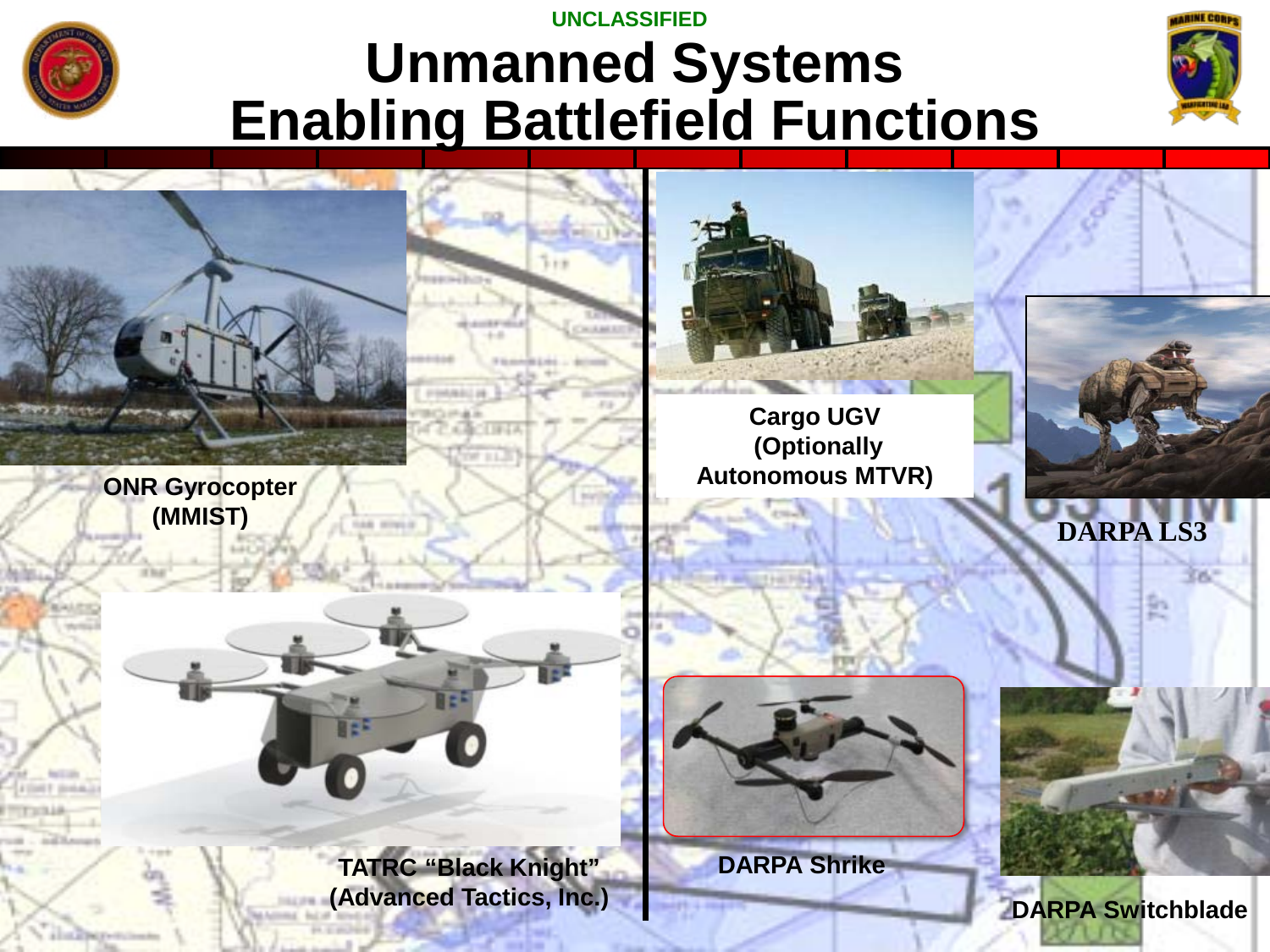### **UNCLASSIFIED The IED Threat Persistent, Extensive, & Worldwide**

![](_page_10_Picture_1.jpeg)

![](_page_10_Picture_2.jpeg)

. …13,124 deaths and 43,733 wounded attributed to 7,763 IED attacks worldwide.

![](_page_10_Picture_4.jpeg)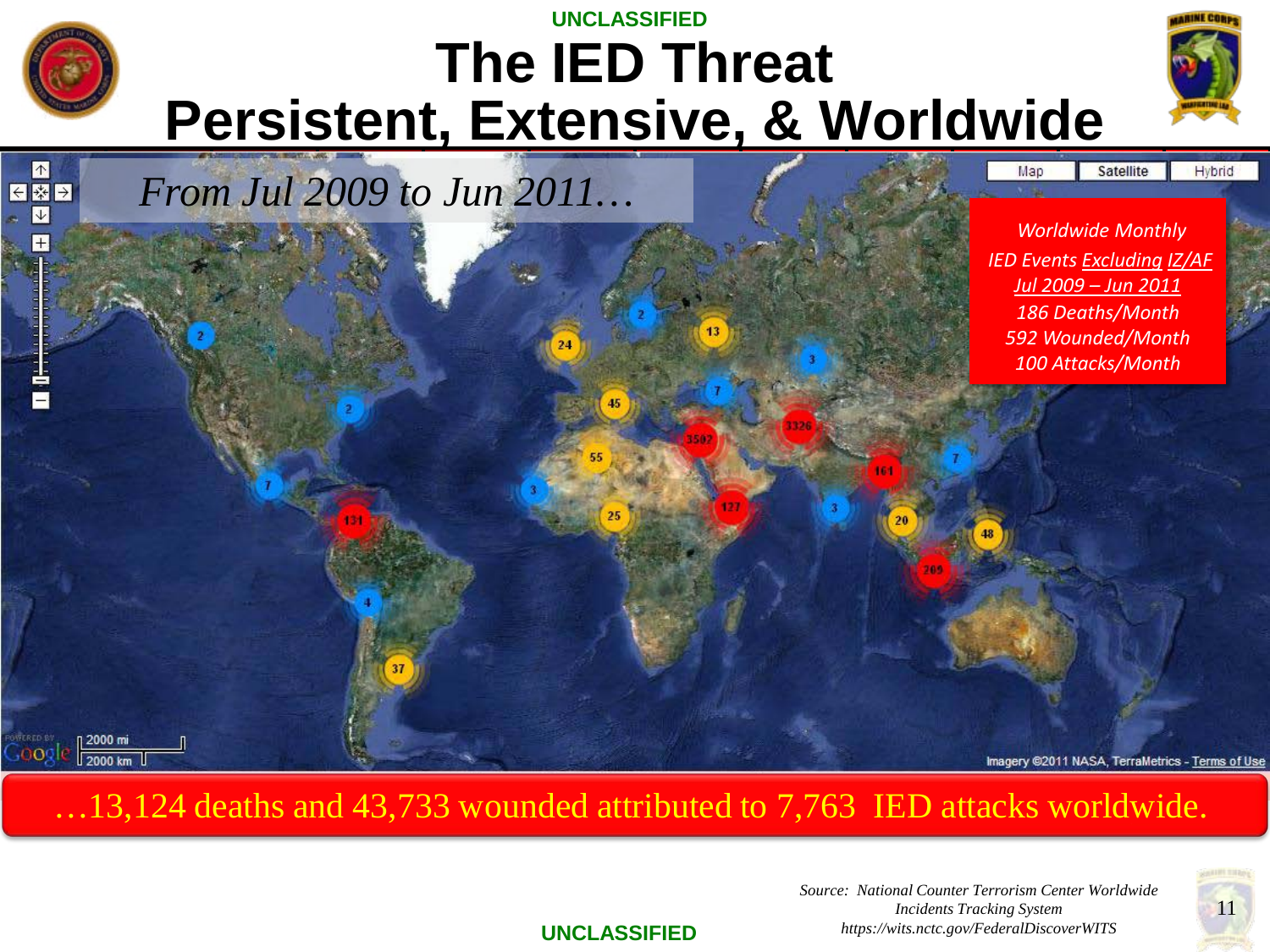![](_page_11_Picture_0.jpeg)

### **UNCLASSIFIED** What is the next technological "tipping point"?

![](_page_11_Picture_2.jpeg)

- **Tactical Energy / Water Solutions**
- **Autonomous Capabilities**
- **Distributed / Deep Operations**
	- **Networking on the move**
	- **Networked long range communications**
- **Robotics**
- **Advanced technology to augment human information processing**
- **Amphibious Operations**
	- **F** Surface to Objective Maneuver
	- **Rapid build up of combat power**
	- **Assaults of yesterday are unlikely**

![](_page_11_Picture_14.jpeg)

Higgins Boat Transformational

![](_page_11_Picture_16.jpeg)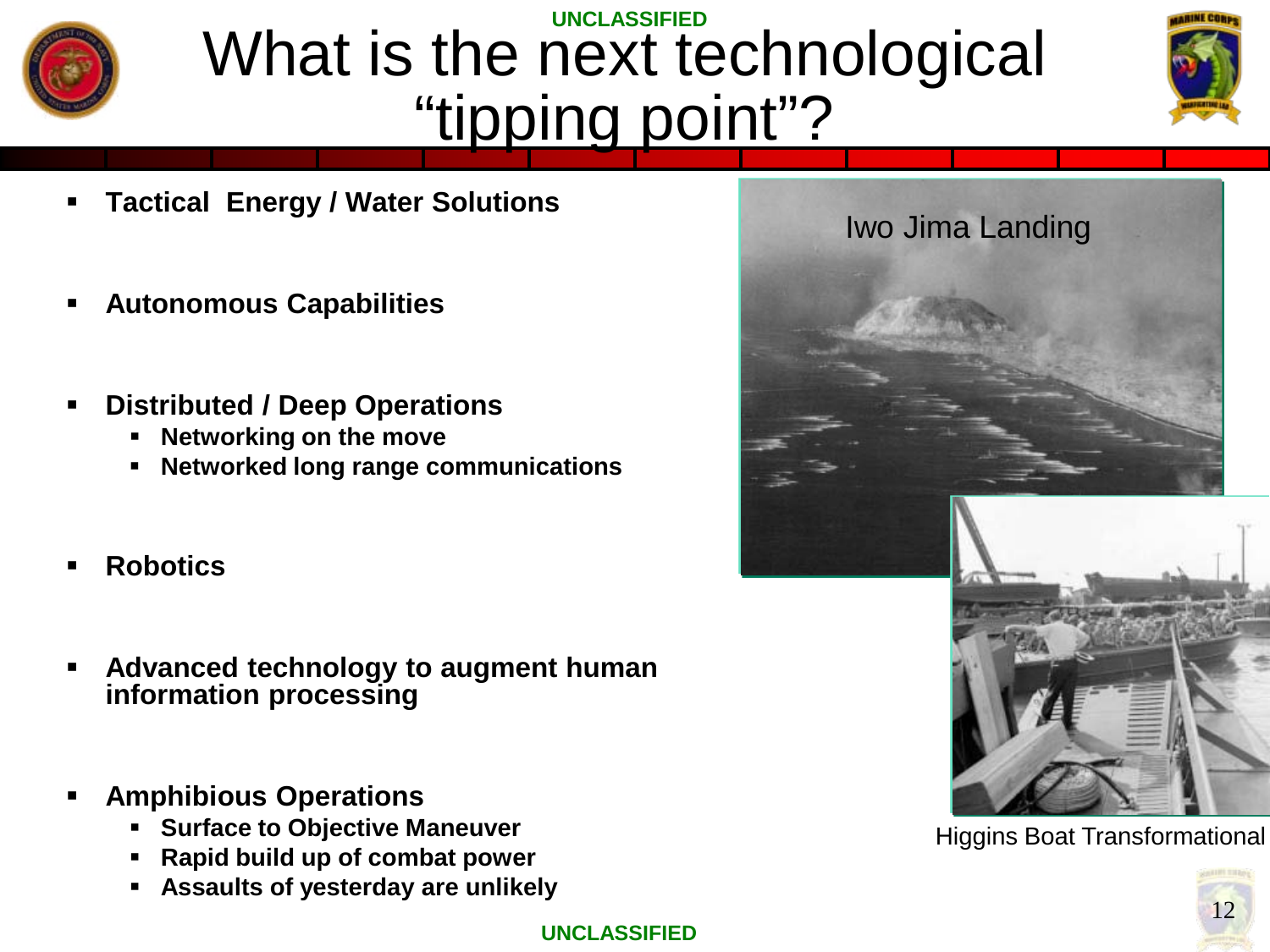![](_page_12_Figure_0.jpeg)

![](_page_12_Picture_3.jpeg)

- **Versatile capability (Middleweight Force)**
	- **Multifunctional to max extent possible**
	- **Can evolve with the threat—open architecture mindset**
	- **Less is better**
- **Lighter / More Agile (Lighten the load)**
	- **Energy innovationSmaller, longer lasting, more capable**
	- **WaterMan-portable, individual systems**
	- **C2Fewer systems, more versatile**
	- **Fits naval shipping**
	- Reliance on satellites → jamming threat
	- **Individual Marine**
		- **SurvivabilityResistant to IED Threat**
		- **Light enough to fight**

![](_page_12_Picture_18.jpeg)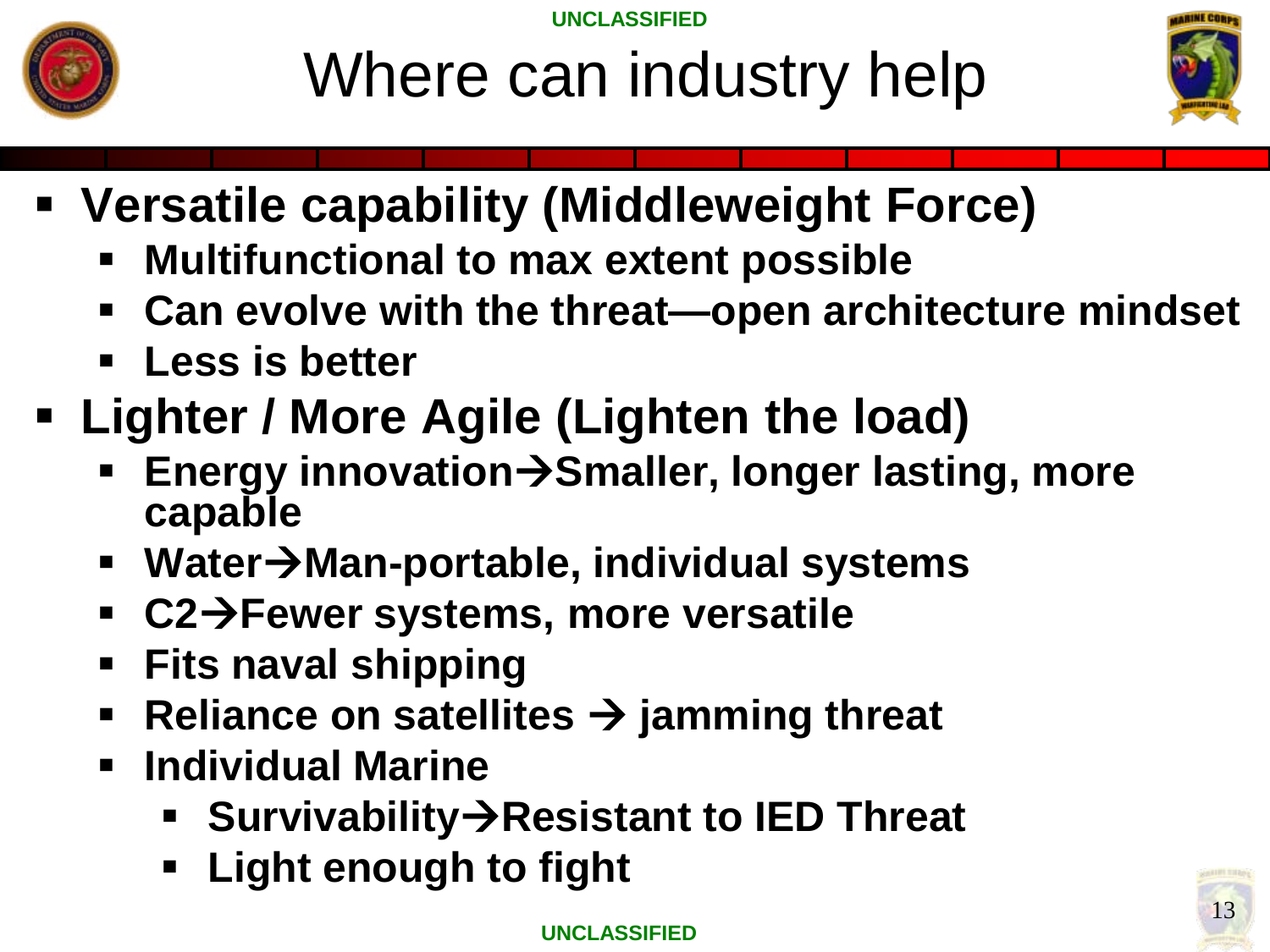![](_page_13_Picture_1.jpeg)

# What does the Marine Corps need?

![](_page_13_Picture_3.jpeg)

![](_page_13_Picture_4.jpeg)

"Andrew Higgins ... is the man who won the war for us. ... If Higgins had not designed and built those LCVPs, we never could have landed over an open beach. The whole strategy of the war would have been different."

### Gen Dwight Eisenhower

![](_page_13_Picture_7.jpeg)